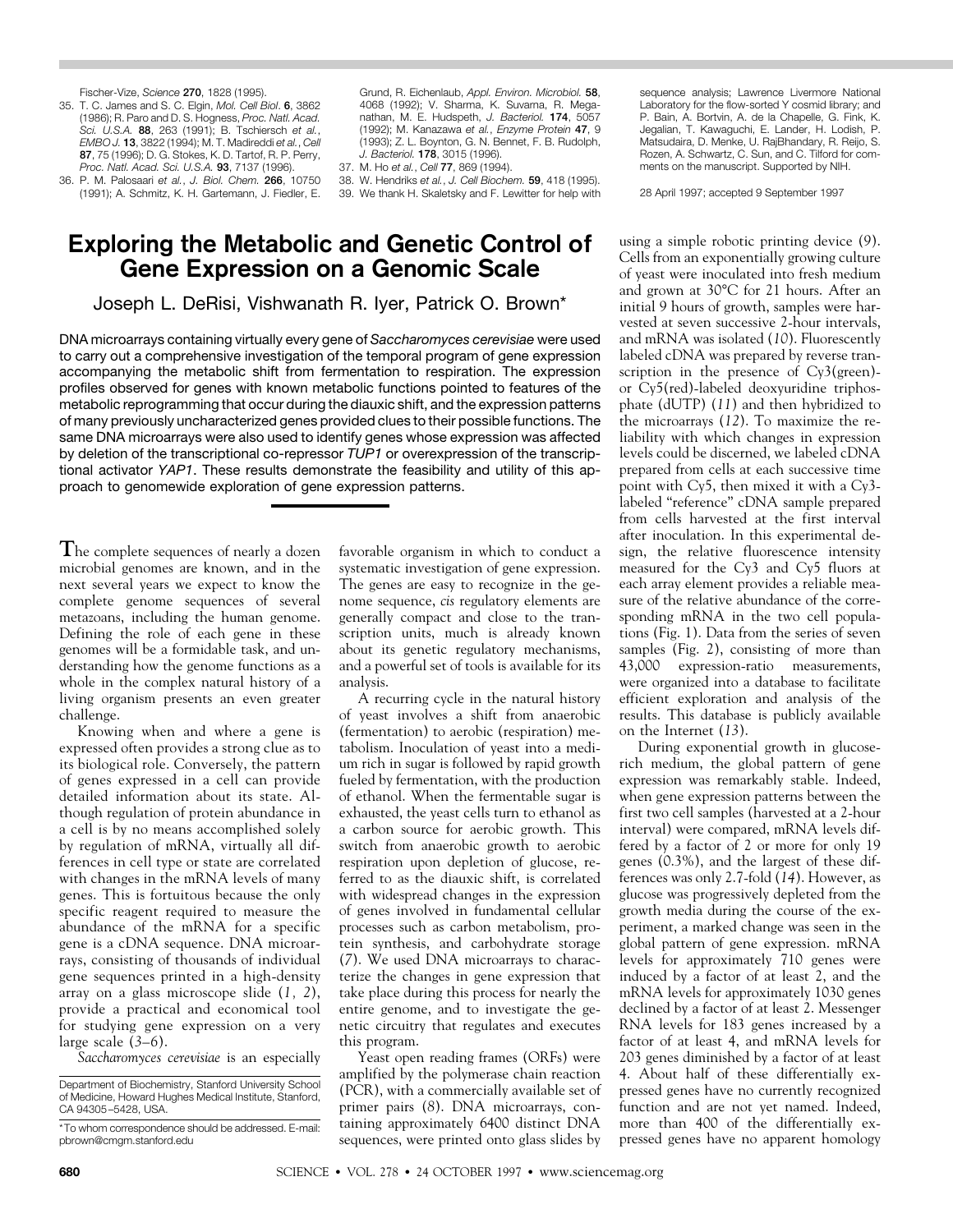to any gene whose function is known (*15*). The responses of these previously uncharacterized genes to the diauxic shift therefore provides the first small clue to their possible roles.

The global view of changes in expression of genes with known functions provides a vivid picture of the way in which the cell adapts to a changing environment. Figure 3 shows a portion of the yeast metabolic pathways involved in carbon and energy metabolism. Mapping the changes we observed in the mRNAs encoding each enzyme onto this framework allowed us to infer the redirection in the flow of metabolites through this system. We observed large inductions of the genes coding for the enzymes aldehyde dehydrogenase (*ALD2*) and acetyl–coenzyme A(CoA) synthase (*ACS1*), which function together to convert the products of alcohol dehydrogenase into acetyl-CoA, which in turn is used to fuel the tricarboxylic acid (TCA) cycle and the glyoxylate cycle. The concomitant shutdown of transcription of the genes encoding pyruvate decarboxylase and induction of pyruvate carboxylase rechannels pyruvate away from acetaldehyde, and instead to oxalacetate, where it can serve to supply the TCA cycle and gluconeogenesis. Induction of the pivotal genes *PCK1*, encoding phosphoenolpyruvate carboxykinase, and *FBP1*, encoding fructose 1,6-biphosphatase, switches the directions of two key irreversible steps in glycolysis, reversing the flow of metabolites along the reversible steps of the glycolytic pathway toward the essential biosynthetic precursor, glucose-6-phosphate. Induction of the genes coding for the trehalose synthase and glycogen synthase complexes promotes channeling of glucose-6-phosphate into these carbohydrate storage pathways.

Just as the changes in expression of genes encoding pivotal enzymes can provide insight into metabolic reprogramming, the behavior of large groups of functionally related genes can provide a broad view of the systematic way in which the yeast cell adapts to a changing environment (Fig. 4). Several classes of genes, such as cytochrome c–related genes and those involved in the TCA/glyoxylate cycle and carbohydrate storage, were coordinately induced by glucose exhaustion. In contrast, genes devoted to protein synthesis, including ribosomal proteins, tRNA synthetases, and translation, elongation, and initiation factors, exhibited a coordinated decrease in expression. More than 95% of ribosomal genes showed at least twofold decreases in expression during the diauxic shift (Fig. 4) (*13*). A noteworthy and illuminating exception was that the

genes encoding mitochondrial ribosomal genes were generally induced rather than repressed after glucose limitation, highlighting the requirement for mitchondrial biogenesis (*13*). As more is learned about the functions of every gene in the yeast genome, the ability to gain insight into a cell's response to a changing environment through its global gene expression patterns will become increasingly powerful.

Several distinct temporal patterns of expression could be recognized, and sets of genes could be grouped on the basis of the similarities in their expression patterns. The characterized members of each of these groups also shared important similarities in their functions. Moreover, in most cases, common regulatory mechanisms could be inferred for sets of genes with similar expression profiles. For example, seven genes showed a late induction profile, with mRNA levels increasing by more than ninefold at

the last timepoint but less than threefold at the preceding timepoint (Fig. 5B). All of these genes were known to be glucose-repressed, and five of the seven were previously noted to share a common upstream activating sequence (UAS), the carbon source response element (CSRE) (*16*–*20*). A search in the promoter regions of the remaining two genes, *ACR1* and *IDP2*, revealed that *ACR1*, a gene essential for *ACS1* activity, also possessed a consensus CSRE motif, but interestingly, *IDP2* did not. A search of the entire yeast genome sequence for the consensus CSRE motif revealed only four additional candidate genes, none of which showed a similar induction.

Examples from additional groups of genes that shared expression profiles are illustrated in Fig. 5, C through F. The sequences upstream of the named genes in Fig. 5C all contain stress response elements (STRE), and with the exception



Fig. 1. Yeast genome microarray. The actual size of the microarray is 18 mm by 18 mm. The microarray was printed as described (*9*). This image was obtained with the same fluorescent scanning confocal microscope used to collect all the data we report (*49*). A fluorescently labeled cDNA probe was prepared from mRNA isolated from cells harvested shortly after inoculation (culture density of  $<$  5  $\times$  10<sup>6</sup> cells/ml and media glucose level of 19 g/liter) by reverse transcription in the presence of Cy3-dUTP. Similarly, a second probe was prepared from mRNA isolated from cells taken from the same culture 9.5 hours later (culture density of  $\sim$  2  $\times$  10<sup>8</sup> cells/ml, with a glucose level of ,0.2 g/liter) by reverse transcription in the presence of Cy5-dUTP. In this image, hybridization of the Cy3-dUTP–labeled cDNA (that is, mRNA expression at the initial timepoint) is represented as a green signal, and hybridization of Cy5-dUTP–labeled cDNA (that is, mRNA expression at 9.5 hours) is represented as a red signal. Thus, genes induced or repressed after the diauxic shift appear in this image as red and green spots, respectively. Genes expressed at roughly equal levels before and after the diauxic shift appear in this image as yellow spots.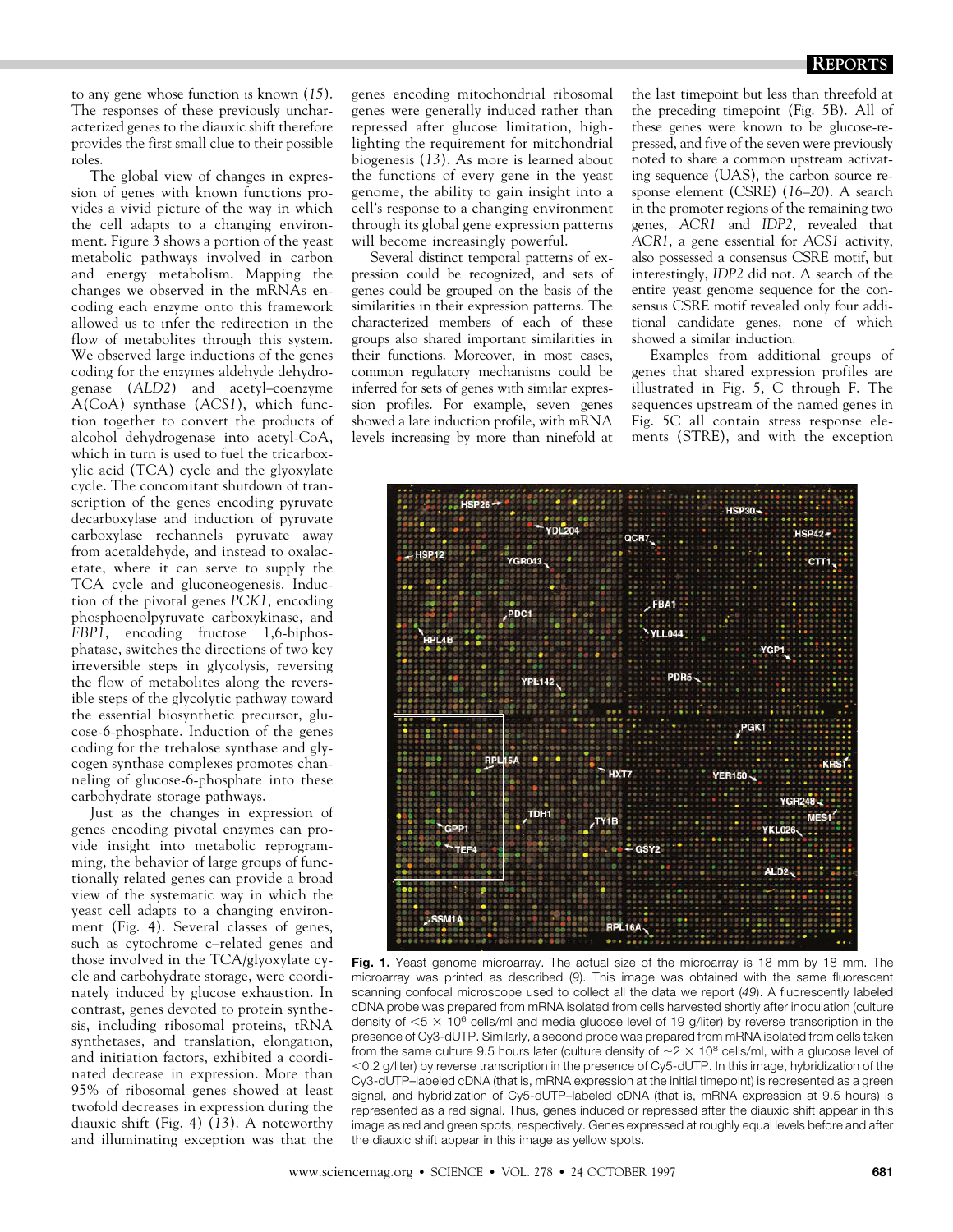of *HSP42,* have previously been shown to be controlled at least in part by these elements (*21*–*24*). Inspection of the sequences upstream of *HSP42* and the two uncharacterized genes shown in Fig. 5C, YKL026c, a hypothetical protein with similarity to glutathione peroxidase, and YGR043c, a putative transaldolase, revealed that each of these genes also possess repeated upstream copies of the stressresponsive CCCCT motif. Of the 13 additional genes in the yeast genome that shared this expression profile [including *HSP30, ALD2, OM45,* and 10 uncharacterized ORFs (*25*)], nine contained one or more recognizable STRE sites in their upstream regions.

The heterotrimeric transcriptional activator complex *HAP2,3,4* has been shown to be responsible for induction of several genes important for respiration (*26*–*28*). This complex binds a degenerate consensus sequence known as the CCAAT box (*26*). Computer analysis, using the consensus sequence TNRYTGGB (*29*), has suggested that a large number of genes involved in respiration may be specific targets of *HAP2,3,4* (*30*). Indeed, a putative *HAP2,3,4* binding site could be found in the sequences upstream of each of the seven cytochrome c–related genes that showed the greatest magnitude of induction (Fig. 5D). Of 12 additional cytochrome c–related genes that were induced, *HAP2,3,4* binding sites were present in all but one. Significantly, we found that transcription of *HAP4* itself was induced nearly ninefold concomitant with the diauxic shift.

Control of ribosomal protein biogenesis is mainly exerted at the transcriptional level, through the presence of a common upstream-activating element (UAS<sub>rpg</sub>) that is recognized by the Rap1 DNA-binding protein (*31, 32*). The expression profiles of seven ribosomal proteins are shown in Fig. 5F. A search of the sequences upstream of all seven genes revealed consensus Rap1-binding motifs (*33*). It has been suggested that declining Rap1 levels in the cell during starvation may be responsible for the decline in ribosomal protein gene expression (*34*). Indeed, we observed that the abundance of *RAP1* mRNA diminished by 4.4-fold, at about the time of glucose exhaustion.

Of the 149 genes that encode known or putative transcription factors, only two, *HAP4* and *SIP4*, were induced by a factor of more than threefold at the diauxic shift. *SIP4* encodes a DNA-binding transcriptional activator that has been shown to interact with Snf1, the "master regulator" of glucose repression (*35*). The eightfold induction of *SIP4* upon depletion of glucose strongly suggests a role in the induction of downstream genes at the diauxic shift.

Although most of the transcriptional responses that we observed were not previously known, the responses of many genes during the diauxic shift have been described. Comparison of the results we obtained by DNA microarray hybridization with previously reported results therefore provided a strong test of the sensitivity and accuracy of this approach. The expression patterns we observed for previously characterized genes showed almost perfect concordance with previously published results (*36*). Moreover, the differential expression measurements obtained by DNA microarray hybridization were reproducible in duplicate experiments. For example, the remarkable changes in gene expression between cells harvested immediately after inoculation and immediately after the diauxic shift (the first and sixth intervals in this time series) were measured in duplicate, independent DNA microarray hybridizations. The correlation coefficient for two complete sets of expression ratio measurements was 0.87, and for more than 95% of the genes, the expres-

**Fig. 2.** The section of the array indicated by the gray box in Fig. 1 is shown for each of the experiments described here. Representative genes are labeled. In each of the arrays used to analyze gene expression during the diauxic shift, red spots represent genes that were induced relative to the initial timepoint, and green spots represent genes that were repressed relative to the initial timepoint. In the arrays used to analyze the effects of the  $t$ up1 $\Lambda$  mutation and *YAP1* overexpression, red spots represent genes whose expression was increased, and green spots represent genes whose expression was decreased by the genetic modification. Note that distinct sets of genes are induced and repressed in the different experiments. The complete images of each of these arrays can be viewed on the Internet (*13*). Cell density as measured by optical density (OD) at 600 nm was used to measure the growth of the culture.

sion ratios measured in these duplicate experiments differed by less than a factor of 2. However, in a few cases, there were discrepancies between our results and previous results, pointing to technical limitations that will need to be addressed as DNA microarray technology advances (*37, 38*). Despite the noted exceptions, the high concordance between the results we obtained in these experiments and those of previous studies provides confidence in the reliability and thoroughness of the survey.

The changes in gene expression during this diauxic shift are complex and involve integration of many kinds of information about the nutritional and metabolic state of the cell. The large number of genes whose expression is altered and the diversity of temporal expression profiles observed in this experiment highlight the challenge of understanding the underlying regulatory mechanisms. One approach to defining the contributions of individual regulatory genes to a complex program of this kind is to use DNA microarrays to identify genes whose expression is affected

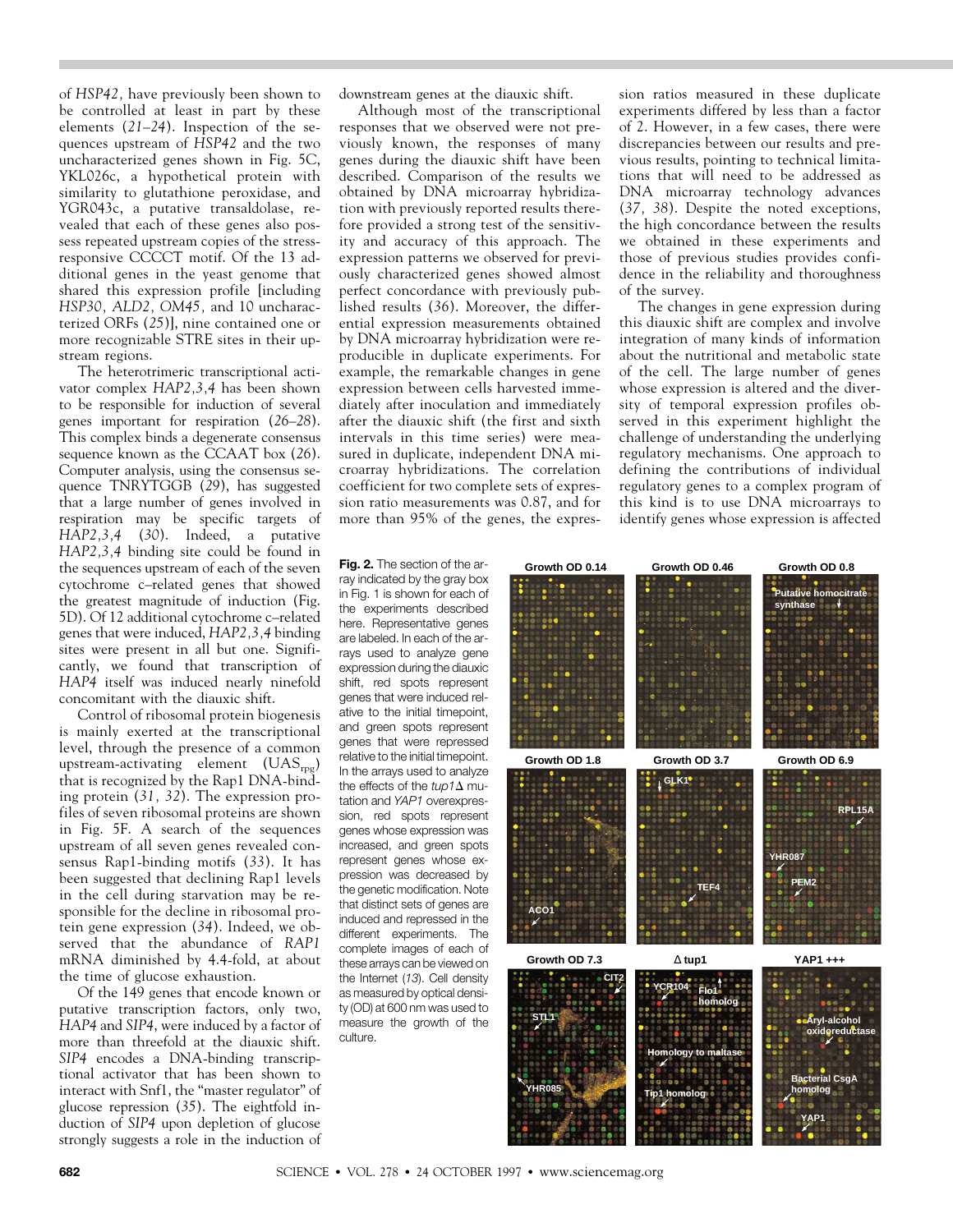by mutations in each putative regulatory gene. As a test of this strategy, we analyzed the genomewide changes in gene expression that result from deletion of the *TUP1* gene. Transcriptional repression of many genes by glucose requires the DNA-binding repressor Mig1 and is mediated by recruiting the transcriptional co-repressors Tup1 and Cyc8/ Ssn6 (*39*). Tup1 has also been implicated in repression of oxygen-regulated, mating-type– specific, and DNA-damage–inducible genes (*40*).



**Fig. 3.** Metabolic reprogramming inferred from global analysis of changes in gene expression. Only key metabolic intermediates are identified. The yeast genes encoding the enzymes that catalyze each step in this metabolic circuit are identified by name in the boxes. The genes encoding succinyl-CoA synthase and glycogen-debranching enzyme have not been explicitly identified, but the ORFs YGR244 and YPR184 show significant homology to known succinyl-CoA synthase and glycogen-debranching enzymes, respectively, and are therefore included in the corresponding steps in this figure. Red boxes with white lettering identify genes whose expression increases in the diauxic shift. Green boxes with dark green lettering identify genes whose expression diminishes in the diauxic shift. The magnitude of induction or repression is indicated for these genes. For multimeric enzyme complexes, such as succinate dehydrogenase, the indicated fold-induction represents an unweighted average of all the genes listed in the box. Black and white boxes indicate no significant differential expression (less than twofold). The direction of the arrows connecting reversible enzymatic steps indicate the direction of the flow of metabolic intermediates, inferred from the gene expression pattern, after the diauxic shift. Arrows representing steps catalyzed by genes whose expression was strongly induced are highlighted in red. The broad gray arrows represent major increases in the flow of metabolites after the diauxic shift, inferred from the indicated changes in gene expression.

Wild-type yeast cells and cells bearing a deletion of the *TUP1* gene  $(t\nu p1\Delta)$  were grown in parallel cultures in rich medium containing glucose as the carbon source. Messenger RNA was isolated from exponentially growing cells from the two populations and used to prepare cDNA labeled with Cy3 (green) and Cy5 (red), respectively (*11*). The labeled probes were mixed and simultaneously hybridized to the microarray. Red spots on the microarray therefore represented genes whose transcription was induced in the  $tupl\Delta$ strain, and thus presumably repressed by Tup1 (*41*). A representative section of the microarray (Fig. 2, bottom middle panel) illustrates that the genes whose expression was affected by the  $turb1\Delta$  mutation, were, in general, distinct from those induced upon glucose exhaustion [complete images of all the arrays shown in Fig. 2 are available on the Internet (*13*)]. Nevertheless, 34 (10%) of the genes that were induced by a factor of at least 2 after the diauxic shift were similarly induced by deletion of *TUP1*, suggesting that these genes may be subject to *TUP1*-mediated repression by glucose. For example, *SUC2*, the gene encoding invertase, and all five hexose transporter genes that were induced during the course of the diauxic shift were similarly induced, in duplicate experiments, by the deletion of *TUP1*.

The set of genes affected by Tup1 in this experiment also included  $\alpha$ -glucosidases, the mating-type–specific genes *MFA1* and *MFA2*, and the DNA damage–inducible *RNR2* and *RNR4*, as well as genes involved in flocculation and many genes of unknown function. The hybridization signal corresponding to expression of *TUP1* itself was also severely reduced because of the (incomplete) deletion of the transcription unit in the  $turb1\Delta$  strain, providing a positive control in the experiment (*42*).

Many of the transcriptional targets of Tup1 fell into sets of genes with related biochemical functions. For instance, although only about 3% of all yeast genes appeared to be *TUP1*-repressed by a factor of more than 2 in duplicate experiments under these conditions, 6 of the 13 genes that have been implicated in flocculation (*15*) showed a reproducible increase in expression of at least twofold when *TUP1* was deleted. Another group of related genes that appeared to be subject to *TUP1* repression encodes the serine-rich cell wall mannoproteins, such as Tip1 and Tir1/Srp1 which are induced by cold shock and other stresses (*43*), and similar, serine-poor proteins, the seripauperins (*44*). Messenger RNA levels for 23 of the 26 genes in this group were reproducibly elevated by at least 2.5-fold in the  $turb1\Delta$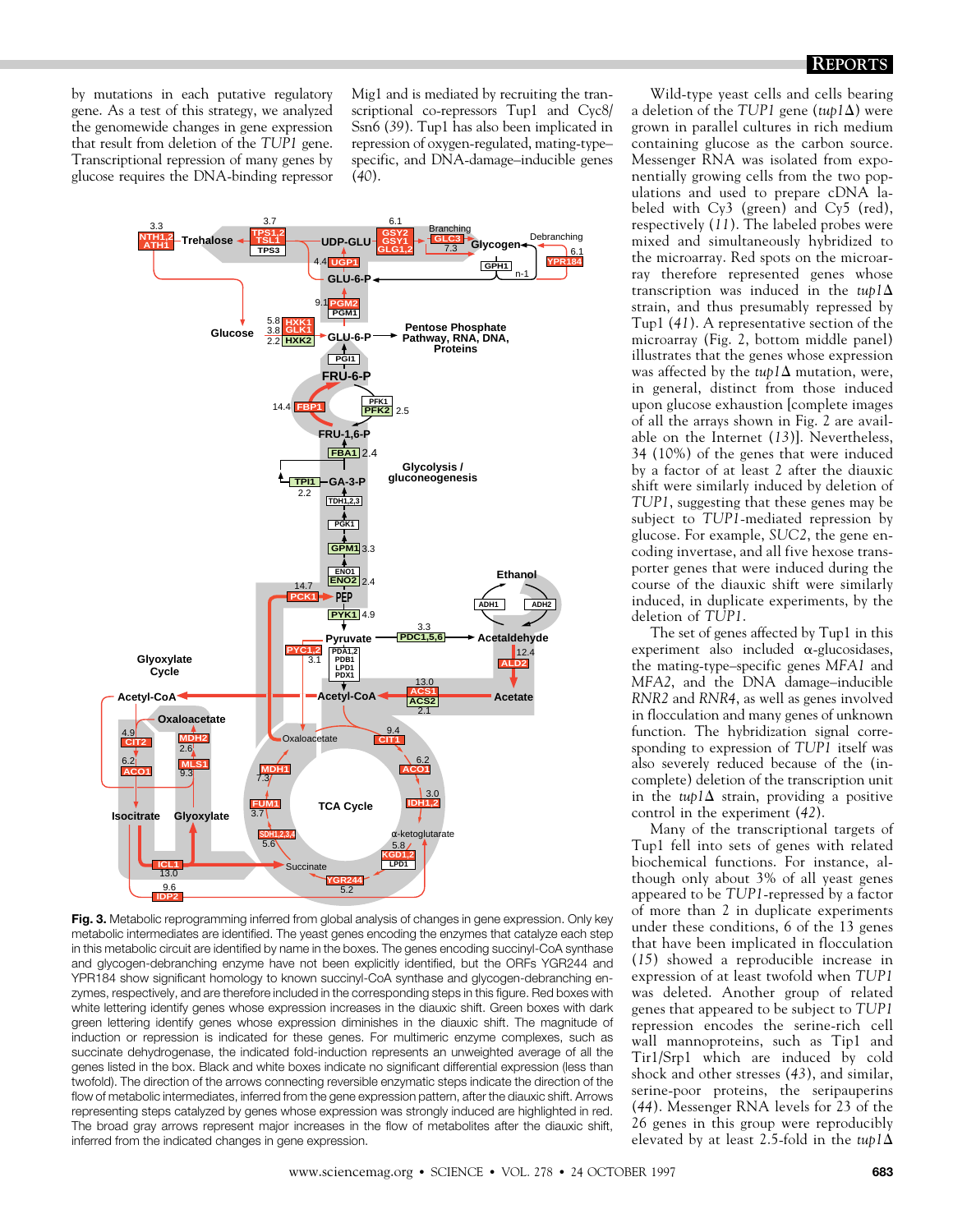strain, and 18 of these genes were induced by more than sevenfold when *TUP1* was deleted. In contrast, none of 83 genes that could be classified as putative regulators of the cell division cycle were induced more than twofold by deletion of *TUP1*. Thus, despite the diversity of the regulatory systems that employ Tup1, most of the genes that it regulates under these conditions fall into a limited number of distinct functional classes.

Because the microarray allows us to monitor expression of nearly every gene in yeast, we can, in principle, use this approach to identify all the transcriptional targets of a regulatory protein like Tup1. It is important to note, however, that in any single experiment of this kind we can only recognize those target genes that are normally repressed (or induced) under the conditions of the experiment. For instance, the experiment described here analyzed a  $MAT \alpha$  strain in which  $MFA1$ and *MFA2*, the genes encoding the afactor mating pheromone precursor, are normally repressed. In the isogenic  $turb1\Delta$ strain, these genes were inappropriately expressed, reflecting the role that Tup1 plays in their repression. Had we instead carried out this experiment with a *MATA* strain (in which expression of *MFA1* and *MFA2* is not repressed), it would not have been possible to conclude anything regarding the role of Tup1 in the repression of these genes. Conversely, we cannot distinguish indirect effects of the chronic absence of Tup1 in the mutant strain from effects directly attributable to its participation in repressing the transcription of a gene.

Another simple route to modulating the activity of a regulatory factor is to overexpress the gene that encodes it. *YAP1* encodes a DNA-binding transcription factor belonging to the b-zip class of DNA-binding proteins. Overexpression of *YAP1* in yeast confers increased resistance to hydrogen peroxide, *o*-phenanthroline, heavy metals, and osmotic stress (*45*). We analyzed differential gene expression between a wild-type strain bearing a control plasmid and a strain with a plasmid expressing *YAP1* under the control of the strong *GAL1-10* promoter, both grown in galactose (that is, a condition that induces *YAP1* overexpression). Complementary DNA from the control and *YAP1* overexpressing strains, labeled with Cy3 and Cy5, respectively, was prepared from mRNA isolated from the two strains and hybridized to the microarray. Thus, red spots on the array represent genes that were induced in the strain overexpressing *YAP1*.

Of the 17 genes whose mRNA levels increased by more than threefold when *YAP1* was overexpressed in this way, five bear homology to aryl-alcohol oxidoreductases (Fig. 2 and Table 1). An additional four of the genes in this set also belong to the general class of dehydrogenases/oxidoreductases. Very little is known about the role of aryl-alcohol oxidoreductases in *S. cerevisiae*, but these enzymes have been isolated from ligninolytic fungi, in which they participate in coupled redox reactions, oxidizing aromatic, and aliphatic unsaturated alcohols to aldehydes with the production of hydrogen peroxide (*46, 47*). The fact that a remarkable fraction of the targets identified in this experiment belong to the same small, functional group of oxidoreductases suggests that these genes

**Fig. 4.** Coordinated regulation of functionally related genes. The curves represent the average induction or repression ratios for all the genes in each indicated group. The total number of genes in each group was as follows: ribosomal proteins, 112; translation elongation and initiation



metabolism.

might play an important protective role during oxidative stress. Transcription of a small number of genes was reduced in the strain overexpressing Yap1. Interestingly, many of these genes encode sugar permeases or enzymes involved in inositol

We searched for Yap1-binding sites (TTACTAA or TGACTAA) in the sequences upstream of the target genes we identified (*48*). About two-thirds of the genes that were induced by more than threefold upon Yap1 overexpression had one or more binding sites within 600 bases upstream of the start codon (Table 1), suggesting that they are directly regulated by Yap1. The absence of canonical Yap1-bind-

factors, 25; tRNA synthetases (excluding mitochondial synthetases), 17; glycogen and trehalose synthesis and degradation, 15; cytochrome c oxidase and reductase proteins, 19; and TCA- and glyoxylate-cycle enzymes, 24.

**Table 1.** Genes induced by *YAP1* overexpression. This list includes all the genes for which mRNA levels increased by more than twofold upon *YAP1* overexpression in both of two duplicate experiments, and for which the average increase in mRNA level in the two experiments was greater than threefold (*50*). Positions of the canonical Yap1 binding sites upstream of the start codon, when present, and the average fold-increase in mRNA levels measured in the two experiments are indicated.

| ORF            | Distance of Yap1<br>site from ATG | Gene             | Description                                                        | Fold-<br>increase |
|----------------|-----------------------------------|------------------|--------------------------------------------------------------------|-------------------|
| YNL331C        |                                   |                  | Putative aryl-alcohol reductase                                    | 12.9              |
| YKL071W        | 162-222 (5 sites)                 |                  | Similarity to bacterial csgA protein                               | 10.4              |
| YML007W        |                                   | YAP1             | Transcriptional activator involved in<br>oxidative stress response | 9.8               |
| YFL056C        | 223, 242                          |                  | Homology to aryl-alcohol<br>dehydrogenases                         | 9.0               |
| <b>YLL060C</b> | 98                                |                  | Putative glutathione transferase                                   | 7.4               |
| <b>YOL165C</b> | 266                               |                  | Putative aryl-alcohol dehydrogenase<br>$(NADP+)$                   | 7.0               |
| <b>YCR107W</b> |                                   |                  | Putative aryl-alcohol reductase                                    | 6.5               |
| <b>YML116W</b> | 409                               | ATR <sub>1</sub> | Aminotriazole and 4-nitroquinoline<br>resistance protein           | 6.5               |
| YBR008C        | 142, 167, 364                     |                  | Homology to benomyl/methotrexate<br>resistance protein             | 6.1               |
| YCLX08C        |                                   |                  | Hypothetical protein                                               | 6.1               |
| <b>YJR155W</b> |                                   |                  | Putative aryl-alcohol dehydrogenase                                | 6.0               |
| YPL171C        | 148, 212                          | OYE3             | NAPDH dehydrogenase (old yellow<br>enzyme), isoform 3              | 5.8               |
| <b>YLR460C</b> | 167, 317                          |                  | Homology to hypothetical proteins<br>YCR102c and YNL134c           | 4.7               |
| YKR076W        | 178                               |                  | Homology to hypothetical protein<br>YMR251w                        | 4.5               |
| <b>YHR179W</b> | 327                               | OYE <sub>2</sub> | NAD(P)H oxidoreductase (old yellow<br>enzyme), isoform 1           | 4.1               |
| YML131W        | 507                               |                  | Similarity to A. thaliana zeta-crystallin<br>homolog               | 3.7               |
| YOL126C        |                                   | MDH <sub>2</sub> | Malate dehydrogenase                                               | 3.3               |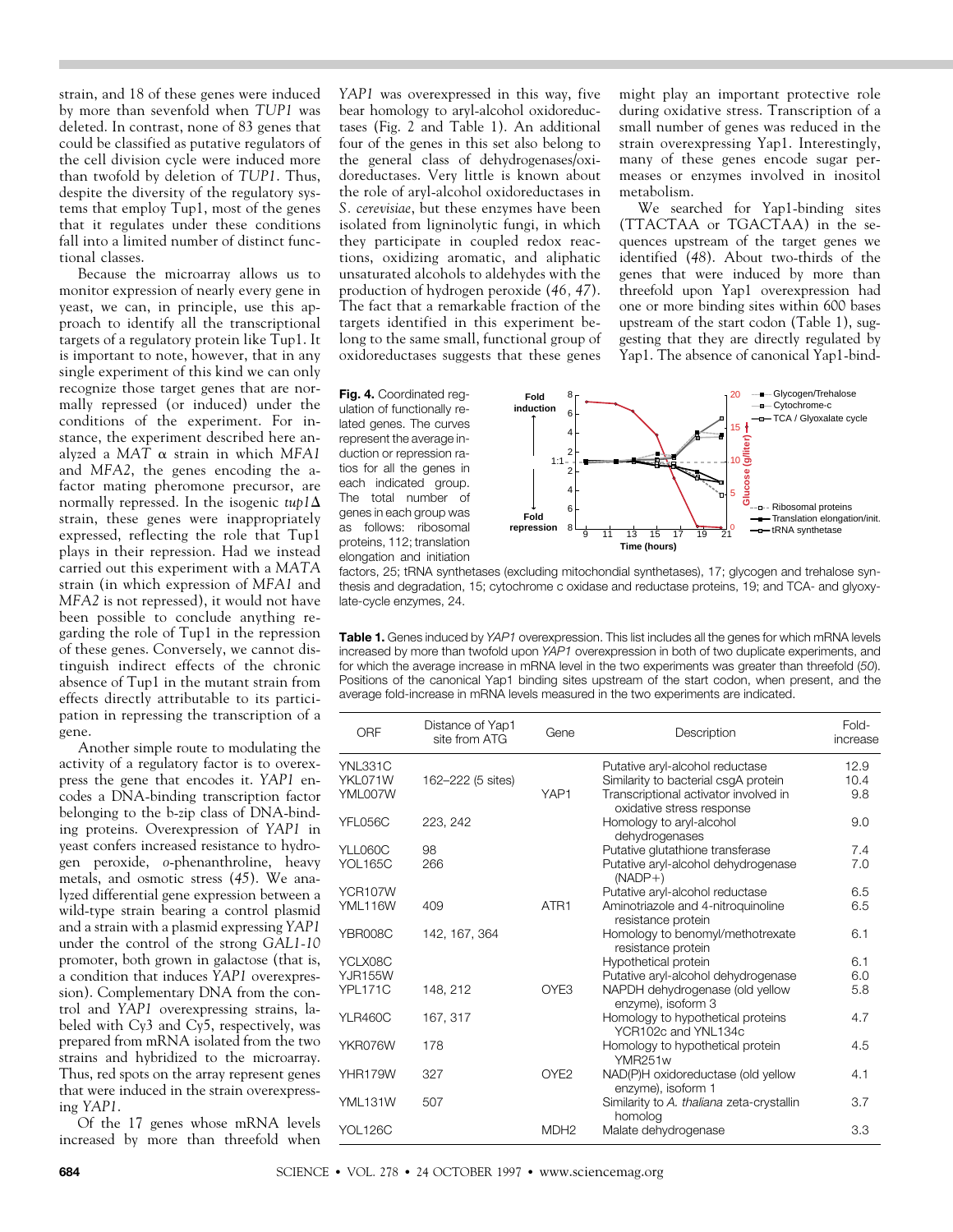ing sites upstream of the others may reflect an ability of Yap1 to bind sites that differ from the canonical binding sites, perhaps in cooperation with other factors, or less likely, may represent an indirect effect of Yap1 overexpression, mediated by one or more intermediary factors. Yap1 sites were found only four times in the corresponding region of an arbitrary set of 30 genes that were not differentially regulated by Yap1.

Use of a DNA microarray to characterize the transcriptional consequences of mutations affecting the activity of regulatory molecules provides a simple and powerful approach to dissection and characterization of regulatory pathways and networks. This strategy also has an important practical application in drug screening. Mutations in specific genes encoding candidate drug targets can serve as surrogates for the ideal chemical inhibitor or modulator of their activity. DNA microarrays can be used to define the resulting signature pattern of alterations in gene expression, and then subsequently used in an assay to screen for compounds that reproduce the desired signature pattern.

DNA microarrays provide a simple and economical way to explore gene expression patterns on a genomic scale. The hurdles to extending this approach to any other organism are minor. The equipment



Fig. 5. Distinct temporal patterns of induction or repression help to group genes that share regulatory properties. (**A**) Temporal profile of the cell density, as measured by OD at 600 nm and glucose concentration in the media. (**B**) Seven genes exhibited a strong induction (greater than ninefold) only at the last timepoint (20.5 hours). With the exception of *IDP2*, each of these genes has a CSRE UAS. There were no additional genes observed to match this profile. (**C**) Seven members of a class of genes marked by early induction with a peak in mRNA levels at 18.5 hours. Each of these genes contain STRE motif repeats in their upstream promoter regions. (**D**) Cytochrome c oxidase and ubiquinol cytochrome c reductase genes. Marked by an induction coincident with the diauxic shift, each of these genes contains a consensus binding motif for the HAP2,3,4 protein complex. At least 17 genes shared a similar expression profile. (**E**) *SAM1*, *GPP1*, and several genes of unknown function are repressed before the diauxic shift, and continue to be repressed upon entry into stationary phase. (**F**) Ribosomal protein genes comprise a large class of genes that are repressed upon depletion of glucose. Each of the genes profiled here contains one or more RAP1-binding motifs upstream of its promoter. RAP1 is a transcriptional regulator of most ribosomal proteins.

required for fabricating and using DNA microarrays (*9*) consists of components that were chosen for their modest cost and simplicity. It was feasible for a small group to accomplish the amplification of more than 6000 genes in about 4 months and, once the amplified gene sequences were in hand, only 2 days were required to print a set of 110 microarrays of 6400 elements each. Probe preparation, hybridization, and fluorescent imaging are also simple procedures. Even conceptually simple experiments, as we described here, can yield vast amounts of information. The value of the information from each experiment of this kind will progressively increase as more is learned about the functions of each gene and as additional experiments define the global changes in gene expression in diverse other natural processes and genetic perturbations. Perhaps the greatest challenge now is to develop efficient methods for organizing, distributing, interpreting, and extracting insights from the large volumes of data these experiments will provide.

## **REFERENCES AND NOTES \_\_\_\_\_\_\_\_\_\_\_\_\_\_\_\_\_\_\_\_\_\_\_\_\_\_\_**

- 1. M. Schena, D. Shalon, R. W. Davis, P. O. Brown, *Science* 270, 467 (1995).
- 2. D. Shalon, S. J. Smith, P. O. Brown, *Genome Res.* 6, 639 (1996).
- 3. D. Lashkari, *Proc. Natl. Acad. Sci. U.S.A.*, in press.
- 4. J. DeRisi *et al.*, *Nature Genet.* 14, 457 (1996).
- 5. D. J. Lockhart *et al.*, *Nature Biotechnol.* 14, 1675 (1996).
- 6. M. Chee *et al.*, *Science* 274, 610 (1996).
- 7. M. Johnston and M. Carlson, in *The Molecular Biology of the Yeast* Saccharomyces: *Gene Expression*, E. W. Jones, J. R. Pringle, J. R. Broach, Eds. (Cold Spring Harbor Laboratory Press, Cold Spring Harbor, NY, 1992), p. 193.
- 8. Primers for each known or predicted protein coding sequence were supplied by Research Genetics. PCR was performed with the protocol supplied by Research Genetics, using genomic DNA from yeast strain S288C as a template. Each PCR product was verified by agarose gel electrophoresis and was deemed correct if the lane contained a single band of appropriate mobility. Failures were marked as such in the database. The overall success rate for a singlepass amplification of 6116 ORFs was  ${\sim}94.5\%$
- 9. Glass slides (Gold Seal) were cleaned for 2 hours in a solution of 2 N NaOH and 70% ethanol. After rinsing in distilled water, the slides were then treated with a 1:5 dilution of poly-L-lysine adhesive solution (Sigma) for 1 hour, and then dried for 5 min at 40°C in a vacuum oven. DNA samples from 100-ul PCR reactions were purified by ethanol purification in 96-well microtiter plates. The resulting precipitates were resuspended in  $3\times$  standard saline citrate (SSC) and transferred to new plates for arraying. A custom-built arraying robot was used to print on a batch of 110 slides. Details of the design of the microarrayer are available at cmgm.stanford.edu/pbrown. After printing, the microarrays were rehydrated for 30 s in a humid chamber and then snap-dried for 2 s on a hot plate (100°C). The DNA was then ultraviolet (UV ) crosslinked to the surface by subjecting the slides to 60 mJ of energy (Stratagene Stratalinker). The rest of the poly-L-lysine surface was blocked by a 15-min incubation in a solution of 70 mM succinic anhydride dissolved in a solution consisting of 315 ml of 1 methyl-2-pyrrolidinone (Aldrich) and 35 ml of 1 M boric acid (pH 8.0). Directly after the blocking reac-